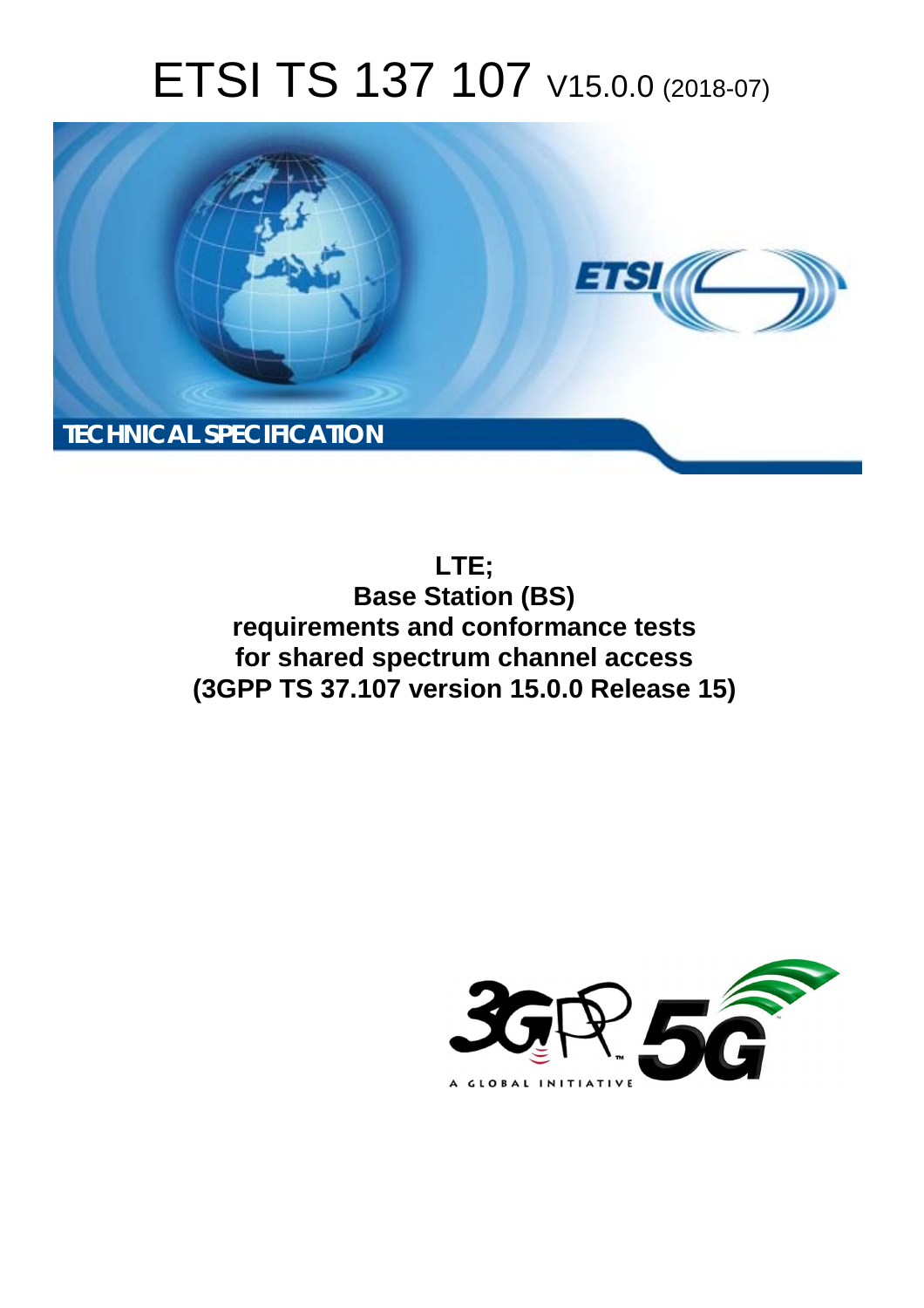Reference

RTS/TSGR-0437107vf00

Keywords

LTE

#### *ETSI*

#### 650 Route des Lucioles F-06921 Sophia Antipolis Cedex - FRANCE

Tel.: +33 4 92 94 42 00 Fax: +33 4 93 65 47 16

Siret N° 348 623 562 00017 - NAF 742 C Association à but non lucratif enregistrée à la Sous-Préfecture de Grasse (06) N° 7803/88

#### *Important notice*

The present document can be downloaded from: <http://www.etsi.org/standards-search>

The present document may be made available in electronic versions and/or in print. The content of any electronic and/or print versions of the present document shall not be modified without the prior written authorization of ETSI. In case of any existing or perceived difference in contents between such versions and/or in print, the only prevailing document is the print of the Portable Document Format (PDF) version kept on a specific network drive within ETSI Secretariat.

Users of the present document should be aware that the document may be subject to revision or change of status. Information on the current status of this and other ETSI documents is available at <https://portal.etsi.org/TB/ETSIDeliverableStatus.aspx>

If you find errors in the present document, please send your comment to one of the following services: <https://portal.etsi.org/People/CommiteeSupportStaff.aspx>

#### *Copyright Notification*

No part may be reproduced or utilized in any form or by any means, electronic or mechanical, including photocopying and microfilm except as authorized by written permission of ETSI. The content of the PDF version shall not be modified without the written authorization of ETSI. The copyright and the foregoing restriction extend to reproduction in all media.

> © ETSI 2018. All rights reserved.

**DECT**TM, **PLUGTESTS**TM, **UMTS**TM and the ETSI logo are trademarks of ETSI registered for the benefit of its Members. **3GPP**TM and **LTE**TM are trademarks of ETSI registered for the benefit of its Members and of the 3GPP Organizational Partners. **oneM2M** logo is protected for the benefit of its Members.

**GSM**® and the GSM logo are trademarks registered and owned by the GSM Association.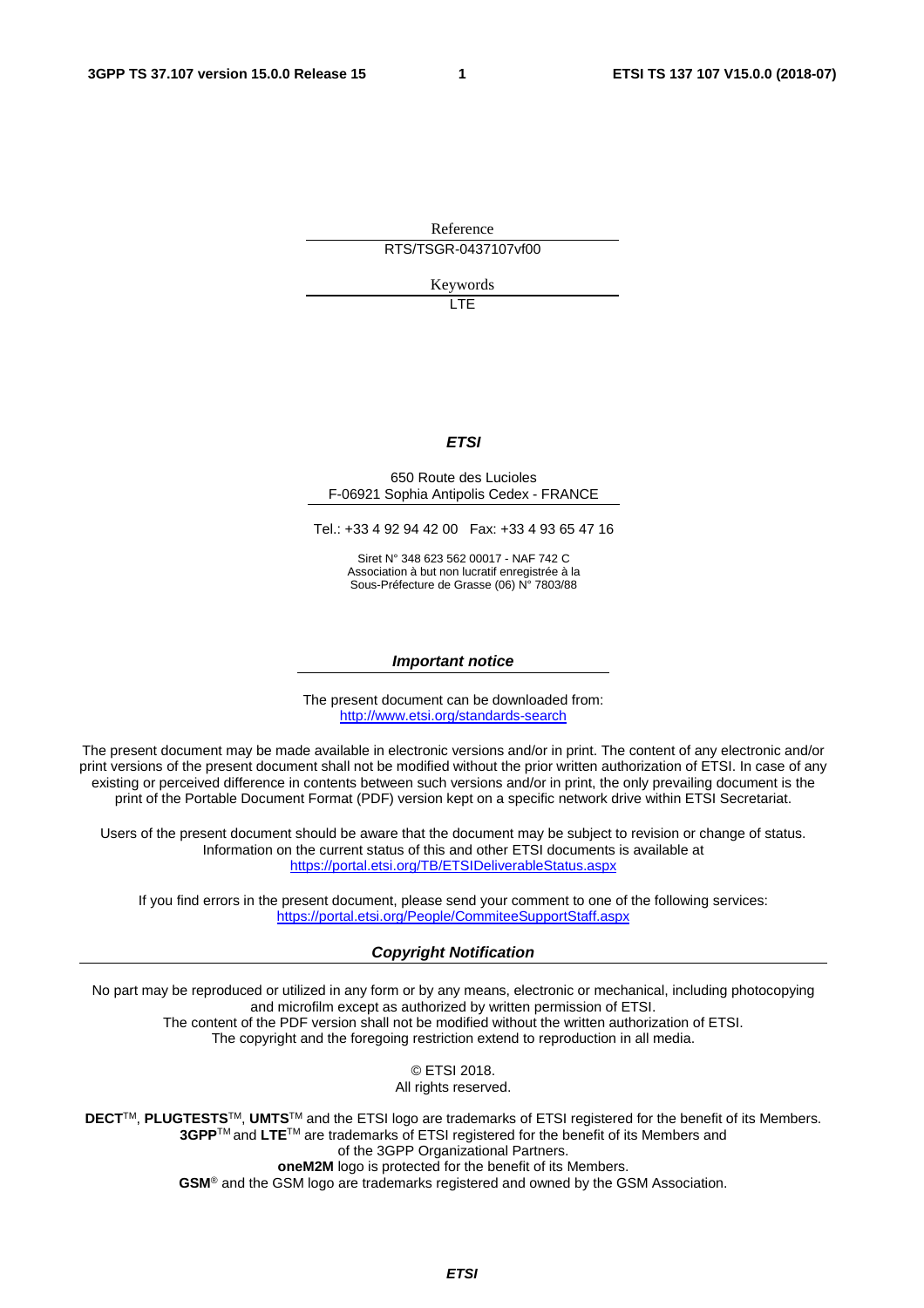### Intellectual Property Rights

#### Essential patents

IPRs essential or potentially essential to normative deliverables may have been declared to ETSI. The information pertaining to these essential IPRs, if any, is publicly available for **ETSI members and non-members**, and can be found in ETSI SR 000 314: *"Intellectual Property Rights (IPRs); Essential, or potentially Essential, IPRs notified to ETSI in respect of ETSI standards"*, which is available from the ETSI Secretariat. Latest updates are available on the ETSI Web server ([https://ipr.etsi.org/\)](https://ipr.etsi.org/).

Pursuant to the ETSI IPR Policy, no investigation, including IPR searches, has been carried out by ETSI. No guarantee can be given as to the existence of other IPRs not referenced in ETSI SR 000 314 (or the updates on the ETSI Web server) which are, or may be, or may become, essential to the present document.

#### **Trademarks**

The present document may include trademarks and/or tradenames which are asserted and/or registered by their owners. ETSI claims no ownership of these except for any which are indicated as being the property of ETSI, and conveys no right to use or reproduce any trademark and/or tradename. Mention of those trademarks in the present document does not constitute an endorsement by ETSI of products, services or organizations associated with those trademarks.

### Foreword

This Technical Specification (TS) has been produced by ETSI 3rd Generation Partnership Project (3GPP).

The present document may refer to technical specifications or reports using their 3GPP identities, UMTS identities or GSM identities. These should be interpreted as being references to the corresponding ETSI deliverables.

The cross reference between GSM, UMTS, 3GPP and ETSI identities can be found under [http://webapp.etsi.org/key/queryform.asp.](http://webapp.etsi.org/key/queryform.asp)

### Modal verbs terminology

In the present document "**shall**", "**shall not**", "**should**", "**should not**", "**may**", "**need not**", "**will**", "**will not**", "**can**" and "**cannot**" are to be interpreted as described in clause 3.2 of the [ETSI Drafting Rules](https://portal.etsi.org/Services/editHelp!/Howtostart/ETSIDraftingRules.aspx) (Verbal forms for the expression of provisions).

"**must**" and "**must not**" are **NOT** allowed in ETSI deliverables except when used in direct citation.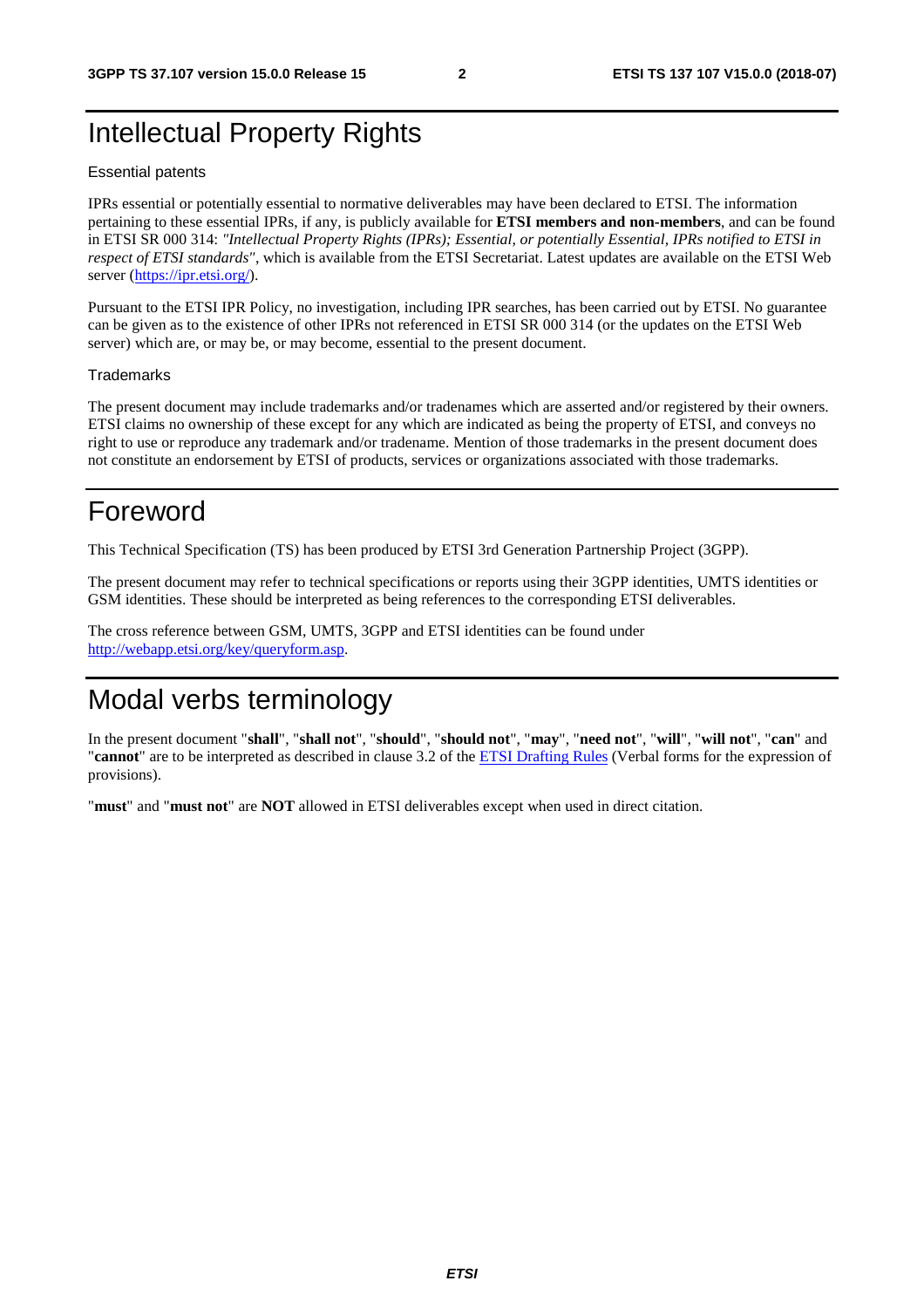# Contents

| 1                             |  |  |  |  |  |  |
|-------------------------------|--|--|--|--|--|--|
| 2                             |  |  |  |  |  |  |
| 3                             |  |  |  |  |  |  |
| 3.1                           |  |  |  |  |  |  |
| 3.2                           |  |  |  |  |  |  |
| 3.3                           |  |  |  |  |  |  |
| $\overline{4}$                |  |  |  |  |  |  |
| 4.1                           |  |  |  |  |  |  |
| 5                             |  |  |  |  |  |  |
| 5.1                           |  |  |  |  |  |  |
| 5.1.1                         |  |  |  |  |  |  |
| 5.1.2                         |  |  |  |  |  |  |
| 6                             |  |  |  |  |  |  |
| <b>Annex A (informative):</b> |  |  |  |  |  |  |
|                               |  |  |  |  |  |  |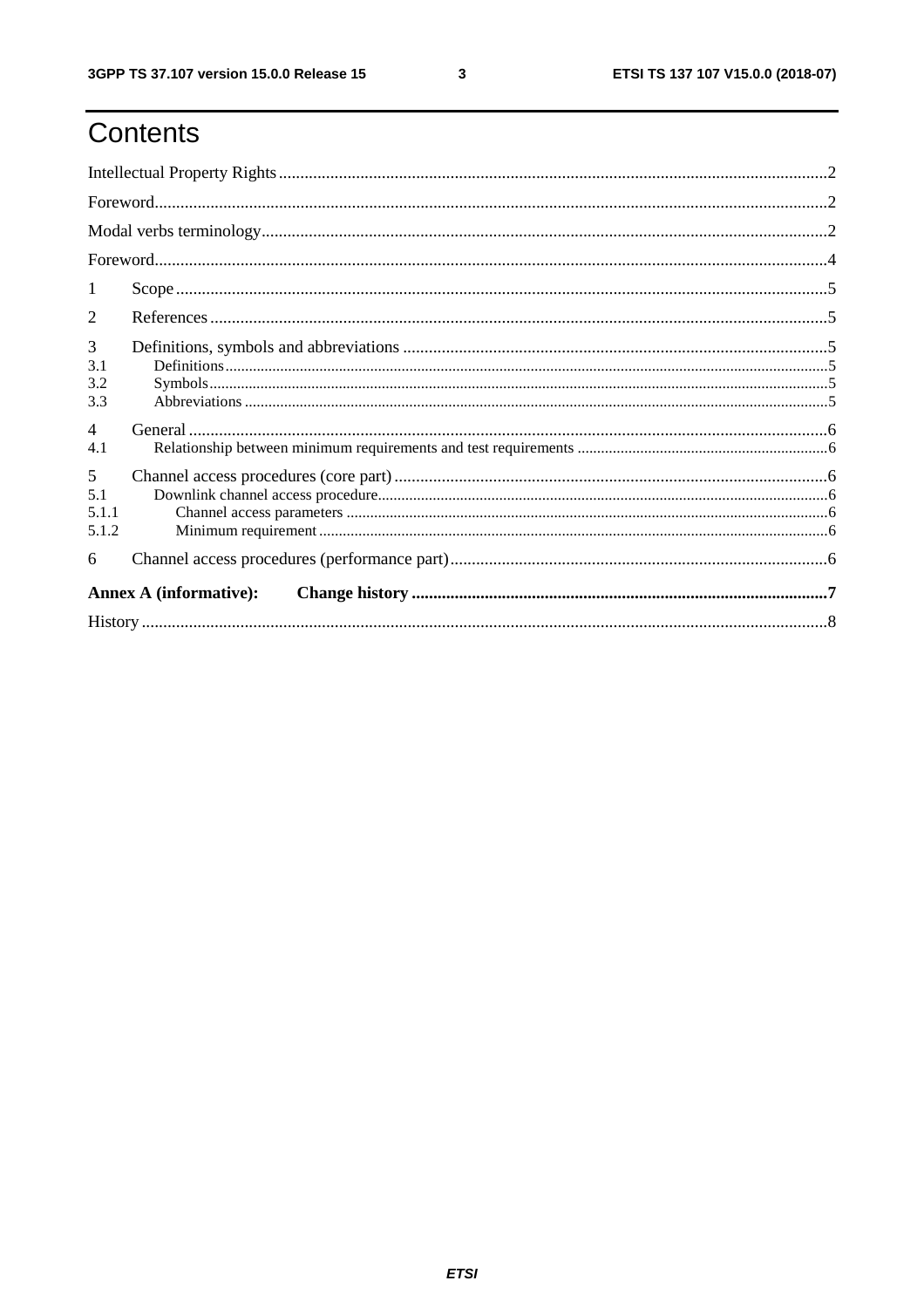# Foreword

This Technical Specification has been produced by the 3rd Generation Partnership Project (3GPP).

The contents of the present document are subject to continuing work within the TSG and may change following formal TSG approval. Should the TSG modify the contents of the present document, it will be re-released by the TSG with an identifying change of release date and an increase in version number as follows:

Version x.y.z

where:

- x the first digit:
	- 1 presented to TSG for information;
	- 2 presented to TSG for approval;
	- 3 or greater indicates TSG approved document under change control.
- y the second digit is incremented for all changes of substance, i.e. technical enhancements, corrections, updates, etc.
- z the third digit is incremented when editorial only changes have been incorporated in the document.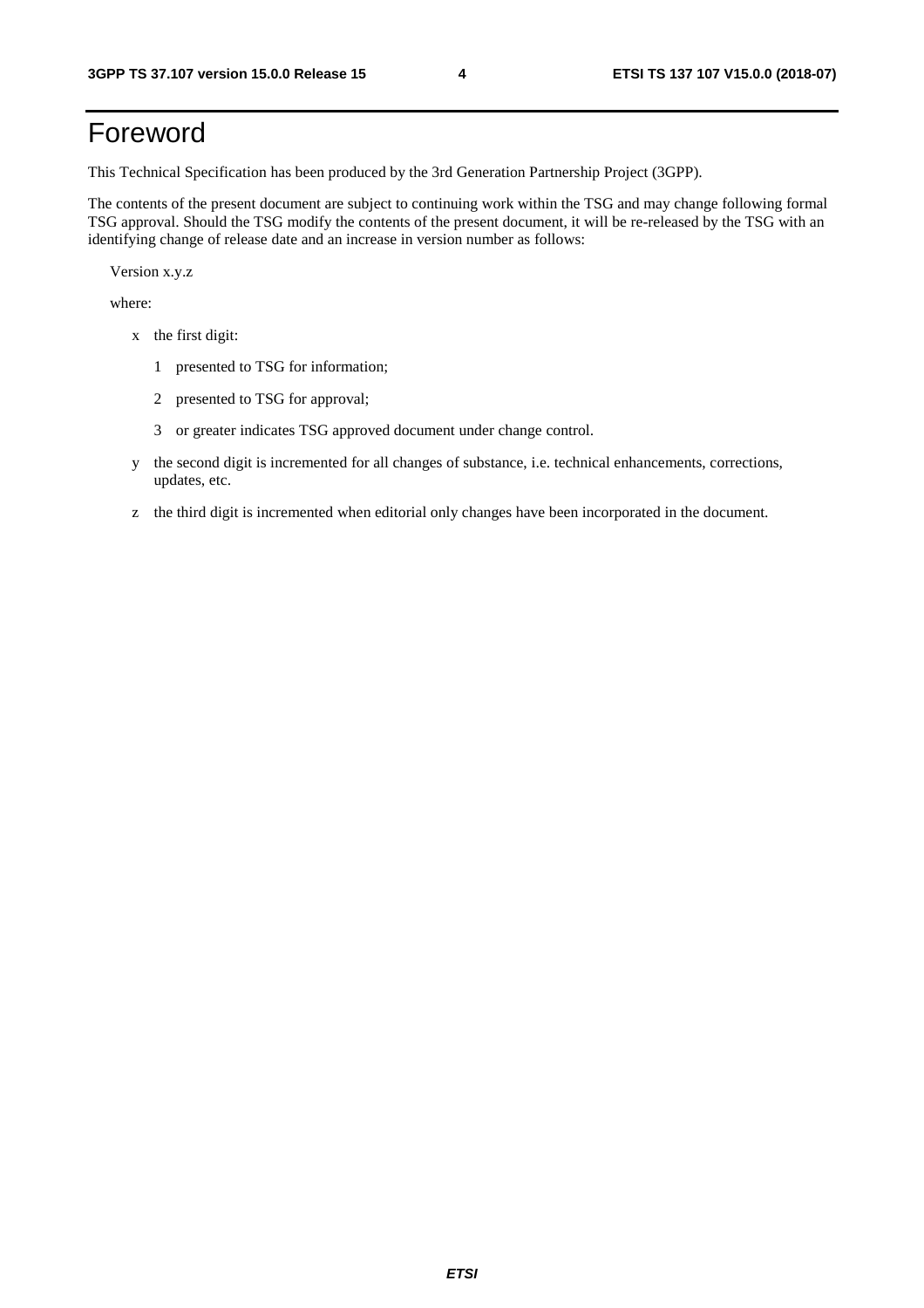### 1 Scope

The present document specifies the minimum Radio Frequency (RF) characteristics, minimum performance requirements, and the RF test methods and conformance requirements for E-UTRA with LAA Base Stations (BS).

# 2 References

The following documents contain provisions which, through reference in this text, constitute provisions of the present document.

- References are either specific (identified by date of publication, edition number, version number, etc.) or non-specific.
- For a specific reference, subsequent revisions do not apply.
- For a non-specific reference, the latest version applies. In the case of a reference to a 3GPP document (including a GSM document), a non-specific reference implicitly refers to the latest version of that document *in the same Release as the present document*.
- [1] 3GPP TR 21.905: "Vocabulary for 3GPP Specifications".
- [2] 3GPP TS 36.141: "Evolved Universal Terrestrial Radio Access (E-UTRA); Base Station (BS) conformance testing".
- [3] ITU-R Recommendation M.1545: "Measurement uncertainty as it applies to test limits for the terrestrial component of International Mobile Telecommunications-2000".
- [4] 3GPP TR 36.213: "Evolved Universal Terrestrial Radio Access (E-UTRA); Physical layer procedures".

### 3 Definitions, symbols and abbreviations

#### 3.1 Definitions

For the purposes of the present document, the terms and definitions given in 3GPP TR 21.905 [1] and the following apply. A term defined in the present document takes precedence over the definition of the same term, if any, in 3GPP TR 21.905 [1].

#### 3.2 Symbols

#### 3.3 Abbreviations

For the purposes of the present document, the abbreviations given in 3GPP TR 21.905 [1] and the following apply. An abbreviation defined in the present document takes precedence over the definition of the same abbreviation, if any, in 3GPP TR 21.905 [1].

| LBT.         | Listen-Before-Talk                      |
|--------------|-----------------------------------------|
| <b>PDSCH</b> | <b>Physical Downlink Shared Channel</b> |
| -RF          | Radio Frequency                         |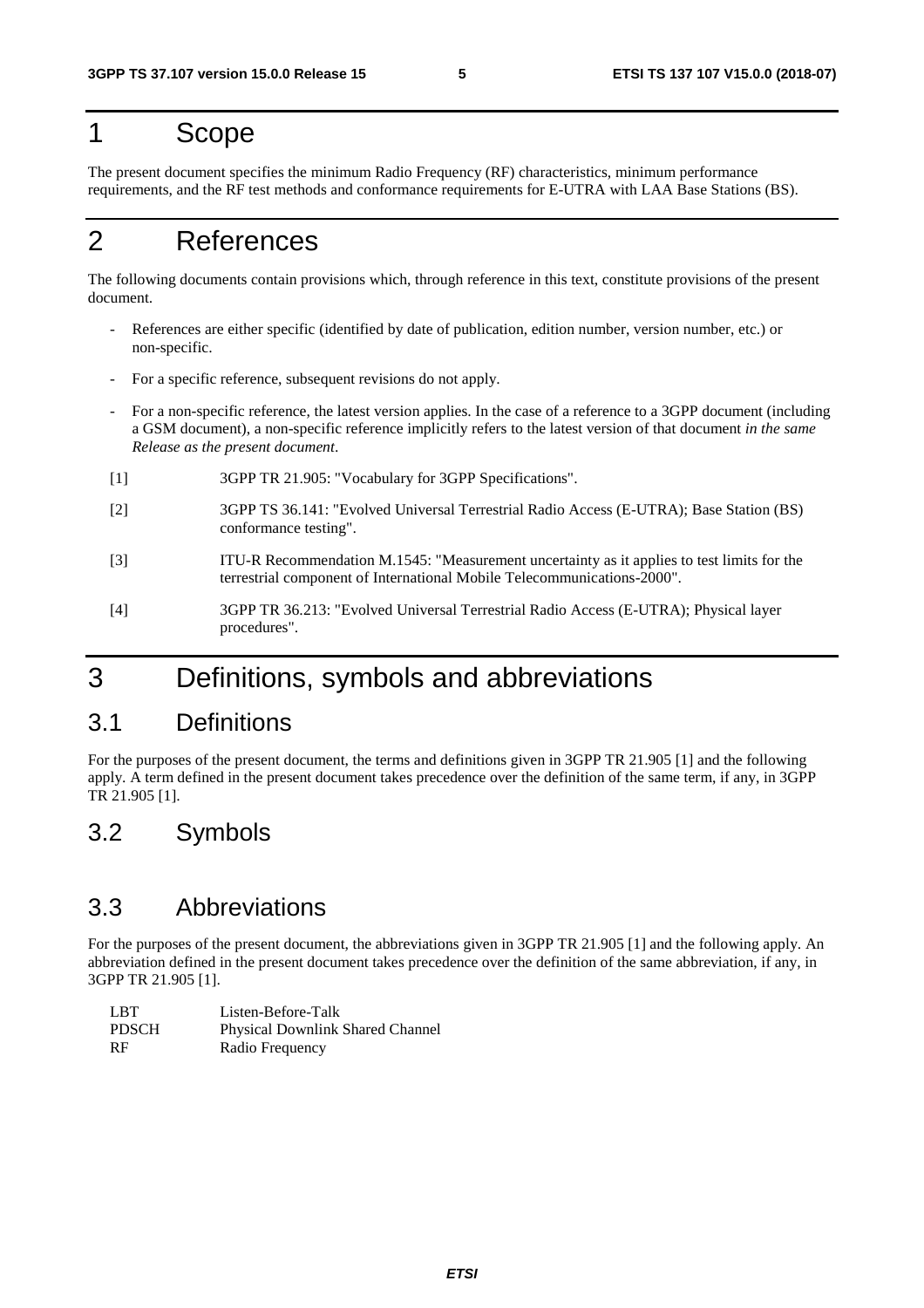### 4 General

### 4.1 Relationship between minimum requirements and test requirements

The Minimum Requirements given in this specification make no allowance for measurement uncertainty. The test specification TS 36.141 [2] Annex G defines Test Tolerances. These Test Tolerances are individually calculated for each test. The Test Tolerances are used to relax the Minimum Requirements in this specification to create Test Requirements.

The measurement results returned by the Test System are compared - without any modification - against the Test Requirements as defined by the shared risk principle.

The Shared Risk principle is defined in ITU-R M.1545 [3].

# 5 Channel access procedures (core part)

#### 5.1 Downlink channel access procedure

For downlink operation in Band 46 and Band 49, a channel access procedure for PDSCH transmission as described in TS 36.213 [4], Clause 15.1.1 is specified.

#### 5.1.1 Channel access parameters

Channel access related parameters for PDSCH are listed in Table 5.1.1-1.

#### **Table 5.1.1-1: Channel access parameters for PDSCH**

| <b>Parameter</b>               | Unit            | Value |
|--------------------------------|-----------------|-------|
| LBT measurement bandwidth      | MH <sub>7</sub> | 10.20 |
| Energy detection threshold     | dBm/20MHz       | -72   |
|                                | dBm/10MHz       | -75   |
| Maximum channel occupancy time | ms              |       |

#### 5.1.2 Minimum requirement

The Base Station shall be able to assess whether the medium is busy or idle with at least 90% probability, using a channel access procedure with the parameters in Table 5.1.1-1.



# 6 Channel access procedures (performance part)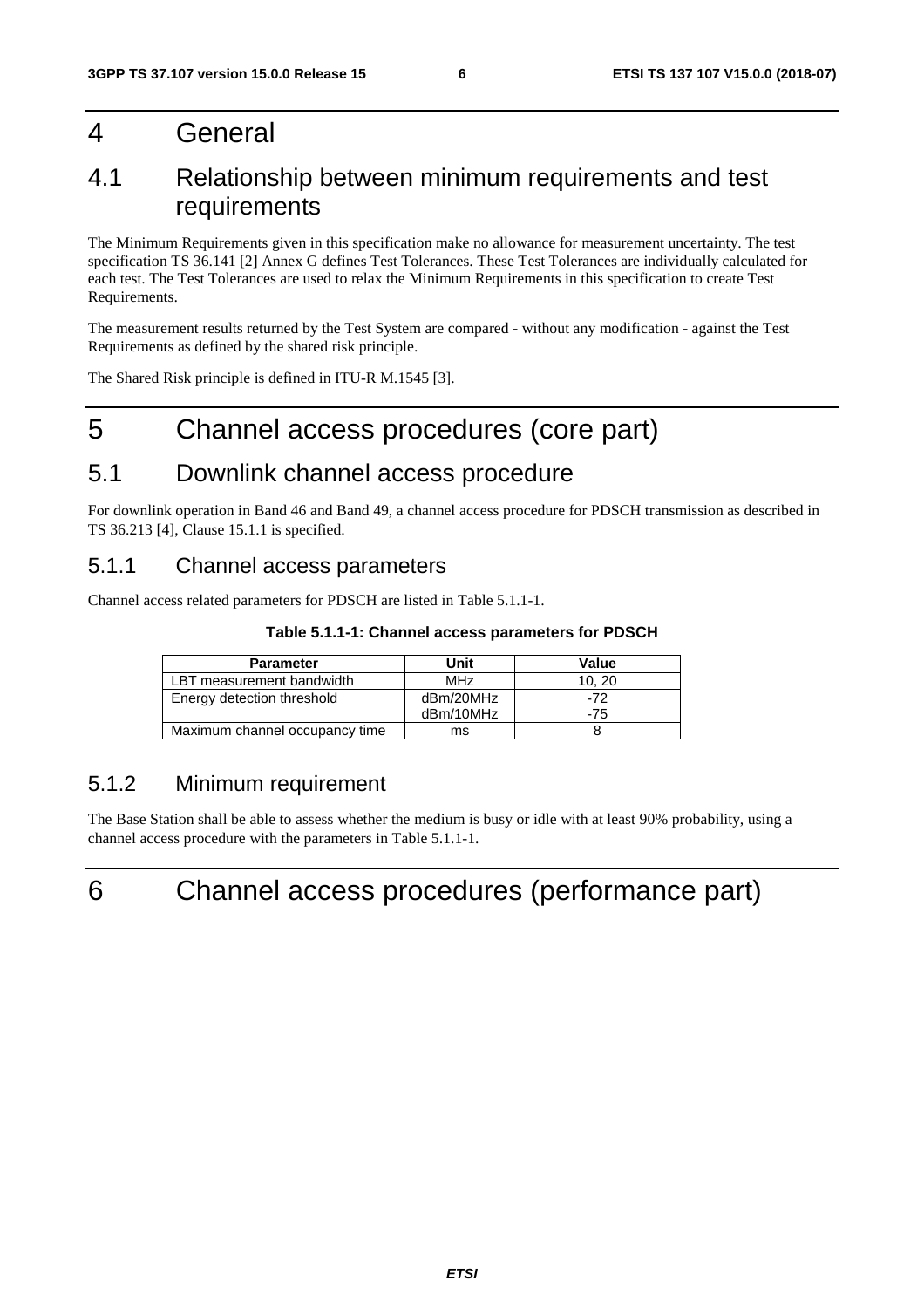# Annex A (informative): Change history

| <b>Change history</b> |                |             |           |     |     |                                                               |                |
|-----------------------|----------------|-------------|-----------|-----|-----|---------------------------------------------------------------|----------------|
| Date                  | <b>Meeting</b> | <b>TDoc</b> | <b>CR</b> | Rev | Cat | Subject/Comment                                               | New<br>version |
| 2018-03               | RAN4#86        | R4-1802453  |           |     |     | TS skeleton created from 3GPP TS template.                    | 0.0.1          |
| 2018-05               | <b>RAN4#87</b> | R4-1807758  |           |     |     | Updated TS draft for 37.107 with core part and<br>corrections | 0.1.0          |
| 2018-06               | <b>RAN#80</b>  | RP-181132   |           |     |     | v1.0.0 submitted for plenary approval                         | 1.0.0          |
| 2018-06               | RAN#80         |             |           |     |     | Approved by plenary – Rel-15 spec under change<br>control     | 15.0.0         |